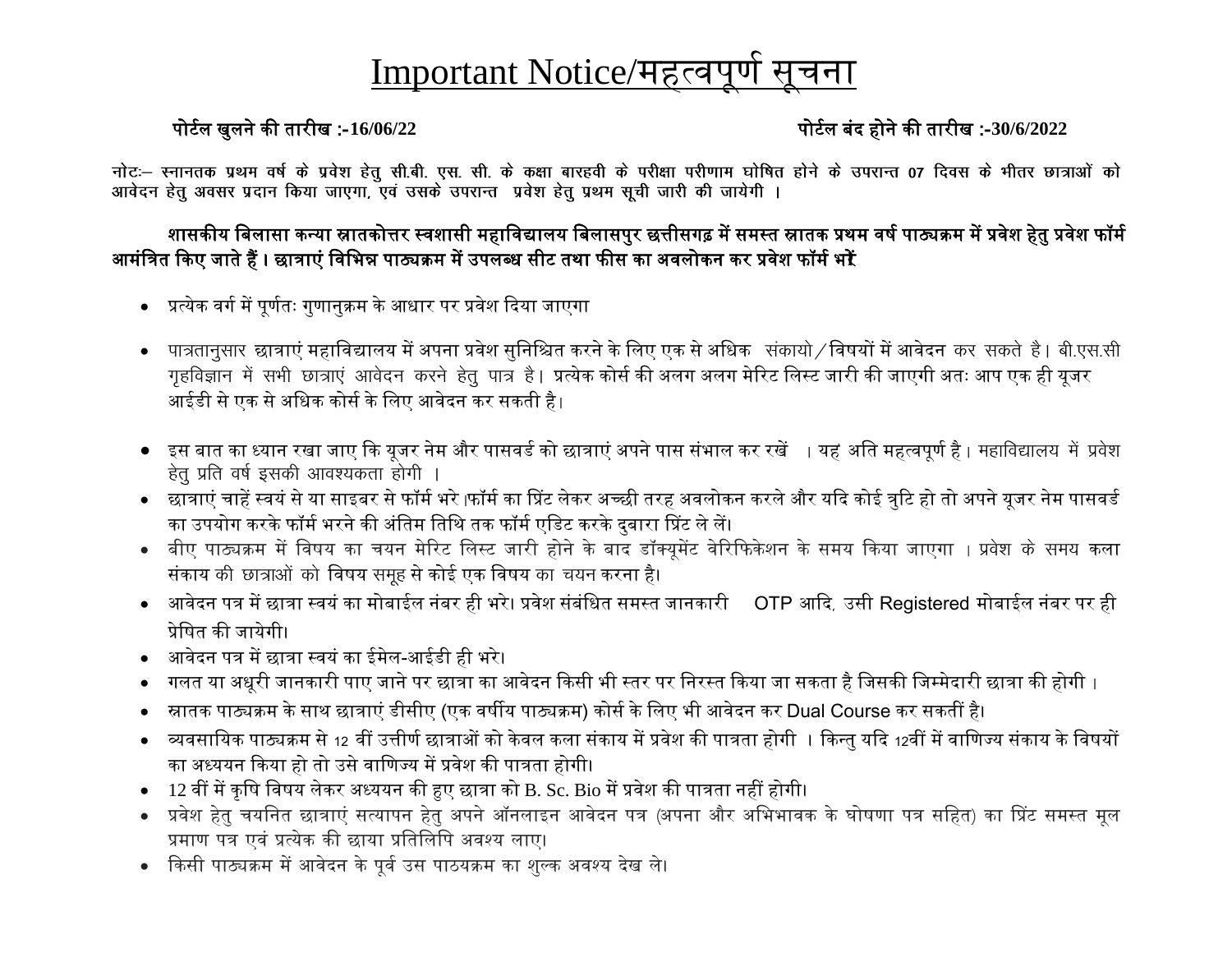## प्रवेश संबंधी कोई भी समस्या होने पर निम्न हेल्प डेस्क mail idमें मेल करे।

**[bilasacollegeadmissioninquiry@gmail.com](mailto:bilasacollegeadmissioninquiry@gmail.com)**

#### **UG SEATS AND FEE STRUCTURE 2022-23**

| <b>S.N Name of Course</b> |                                                                 | <b>Group</b> Subject                         |                                           | <b>Duration Seats Fees</b> |    |                                 |
|---------------------------|-----------------------------------------------------------------|----------------------------------------------|-------------------------------------------|----------------------------|----|---------------------------------|
| $\mathbf{1}$              | <b>B.A. First Semester</b><br>(Total 3 subjects to be selected, |                                              | <b>Group Political Science</b>            |                            |    | 320   1429*, 1549**             |
|                           | one subject from each group)                                    |                                              | Group Sociology                           |                            |    | * non-practical<br>subject fees |
|                           |                                                                 |                                              | Economics                                 |                            |    |                                 |
|                           |                                                                 | Group                                        | Geography                                 |                            |    | ** Practical subject<br>fees    |
|                           |                                                                 |                                              | Psychology                                | 6                          |    |                                 |
|                           |                                                                 |                                              | History                                   | <b>Semesters</b>           |    |                                 |
|                           |                                                                 |                                              | Group Hindi Literature                    |                            |    |                                 |
|                           |                                                                 | 4                                            | Music                                     |                            |    |                                 |
|                           |                                                                 |                                              | <b>Urdu Literature</b>                    |                            |    |                                 |
|                           |                                                                 |                                              | Home Science                              |                            |    |                                 |
|                           |                                                                 | Group<br>5                                   | Sanskrit Literature                       |                            |    |                                 |
|                           |                                                                 |                                              | <b>English Literature</b>                 |                            |    |                                 |
| $\overline{2}$            | B.Sc. (Biology) First Semester                                  |                                              | Chemistry, Zoology, Botany                | 6<br>Semesters             |    | 200 1549/                       |
| $\overline{3}$            | B.Sc.(Clinical Nutrition) First Semester (Self-Finance)         |                                              | Chemistry, Zoology, Clinical<br>Nutrition | 6<br>Semesters             |    | 140 5049/                       |
| 4                         | B.Sc. (Food Science & Quality Control) First                    |                                              | Chemistry, Zoology, Food                  | 6                          | 30 | 3549/                           |
|                           | Semester (Self-Finance)                                         |                                              | Science & Quality Control                 | <b>Semesters</b>           |    |                                 |
| 5                         | <b>B.Sc. Biotechnology</b>                                      | Chemistry,<br>(Zoology/Botany), Biotechnolog |                                           | 80<br>6<br>Semesters       |    | 9000+1549=10549/                |
|                           |                                                                 |                                              | y                                         |                            |    |                                 |
| 6                         | <b>B.Sc.Microbiology</b>                                        |                                              | Chemistry, (Zoology/Botany),              | 6                          | 80 | 7000+1549=8549/                 |
|                           |                                                                 |                                              | Microbiology                              | Semesters                  |    |                                 |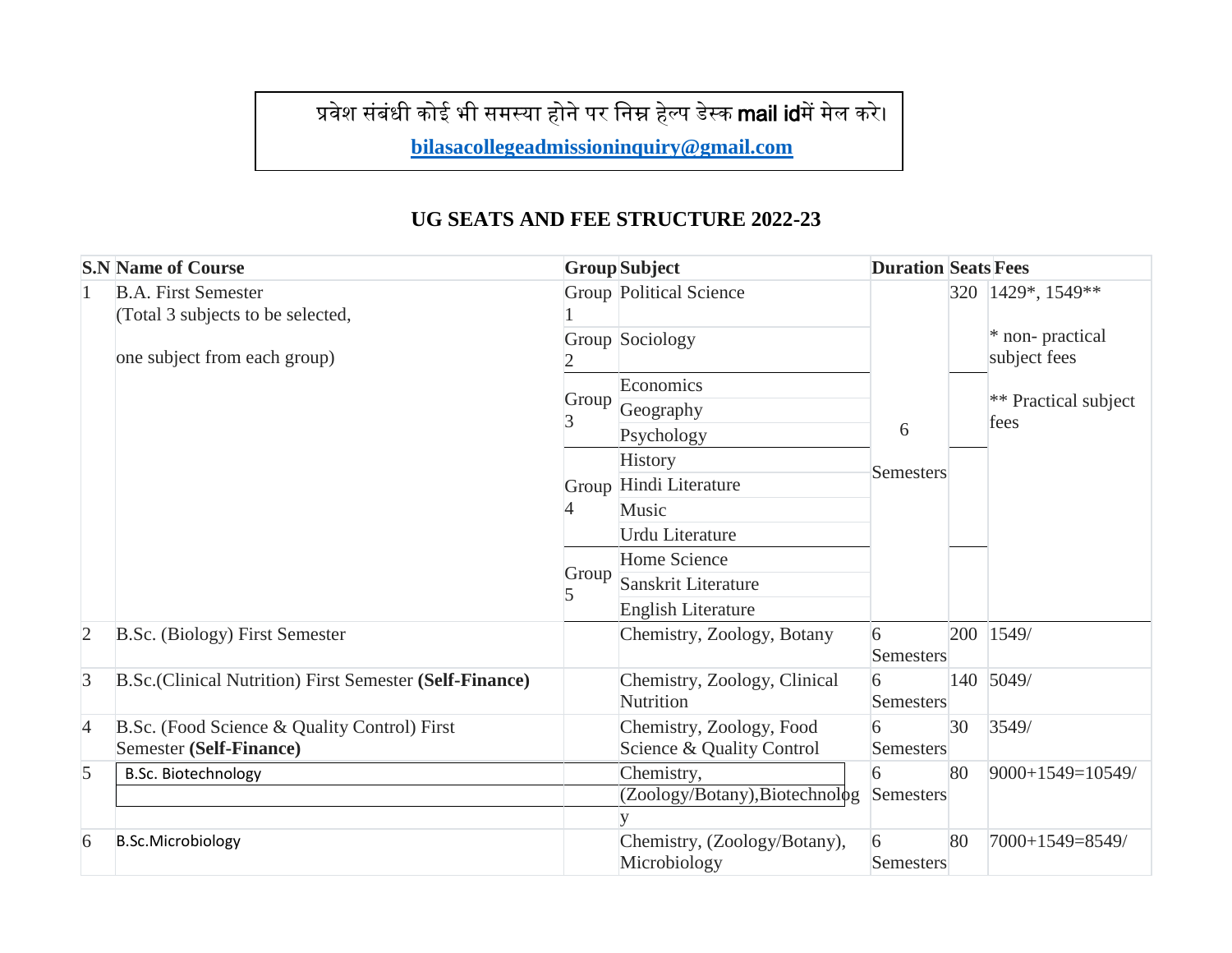|    | <b>B.Sc. Maths First Semester</b>                                                     | Physics, Chemistry, Maths                                                       | 6<br>Semesters        | 80 | 1549/               |
|----|---------------------------------------------------------------------------------------|---------------------------------------------------------------------------------|-----------------------|----|---------------------|
| 8  | B.Sc. (Computer Science) First Semester (Self-Finance)                                | Physics, Computer Science,<br><b>Maths</b>                                      | 6<br>Semesters        |    | 100 6549/           |
| 9  | B.Sc. (Home Science) First Semester                                                   | Papers of Home Science                                                          | 6<br><b>Semesters</b> | 70 | 1549/               |
| 10 | B.Sc. (Home Science) Food Science & Quality Control<br>First Semester(self – finance) | Two Home Science papers &<br>one Food Science & Quality<br><b>Control Paper</b> | 6<br>Semesters        | 10 | 3549/               |
|    | 11 B.Sc (H.Sc) Fashion Designing (Self-Finance)                                       | Two Home Science papers &<br>one paper of F.D.                                  | 6<br><b>Semesters</b> | 50 | 6000+1549=7549/     |
| 12 | <b>B.C.A.</b> First Semester                                                          | All papers of computer                                                          | 6<br>Semesters        | 50 | 6549/               |
| 13 | B.Com. (Plain) First Semester                                                         | All three papers of commerce                                                    | 6<br>Semesters        |    | 210 1429/           |
|    | 14 B.Com. (Computer Science) First Semester (Self-Finance)                            | Two commerce papers & one<br><b>Computer Science Paper</b>                      | 6<br>Semesters        | 40 | 6049/               |
| 15 | Diploma in Computer Applications (DCA) (Self-Finance)                                 | All papers of computer                                                          | Annual                | 30 | 6549/               |
| 16 | BBA (Bachelor of Business Administration) (Self-<br>Finance)                          | Papers of Bussiness Administration                                              | 6<br><b>Semesters</b> | 30 | $10,000+1549=11549$ |
| 17 | Basic and Advance Sports Fitness (Certificate<br>Course) (Self-Finance)               |                                                                                 | $3$ months $ 40$      |    | 3000/               |
| 18 | $BA(JMC)$ (B.A. in Journalism & Mass<br>Communication) (Self-Finance)                 | <b>JMC</b> papers                                                               | 6<br>Semesters        | 30 | 8000+1549=9549/     |

## **Help Desk**